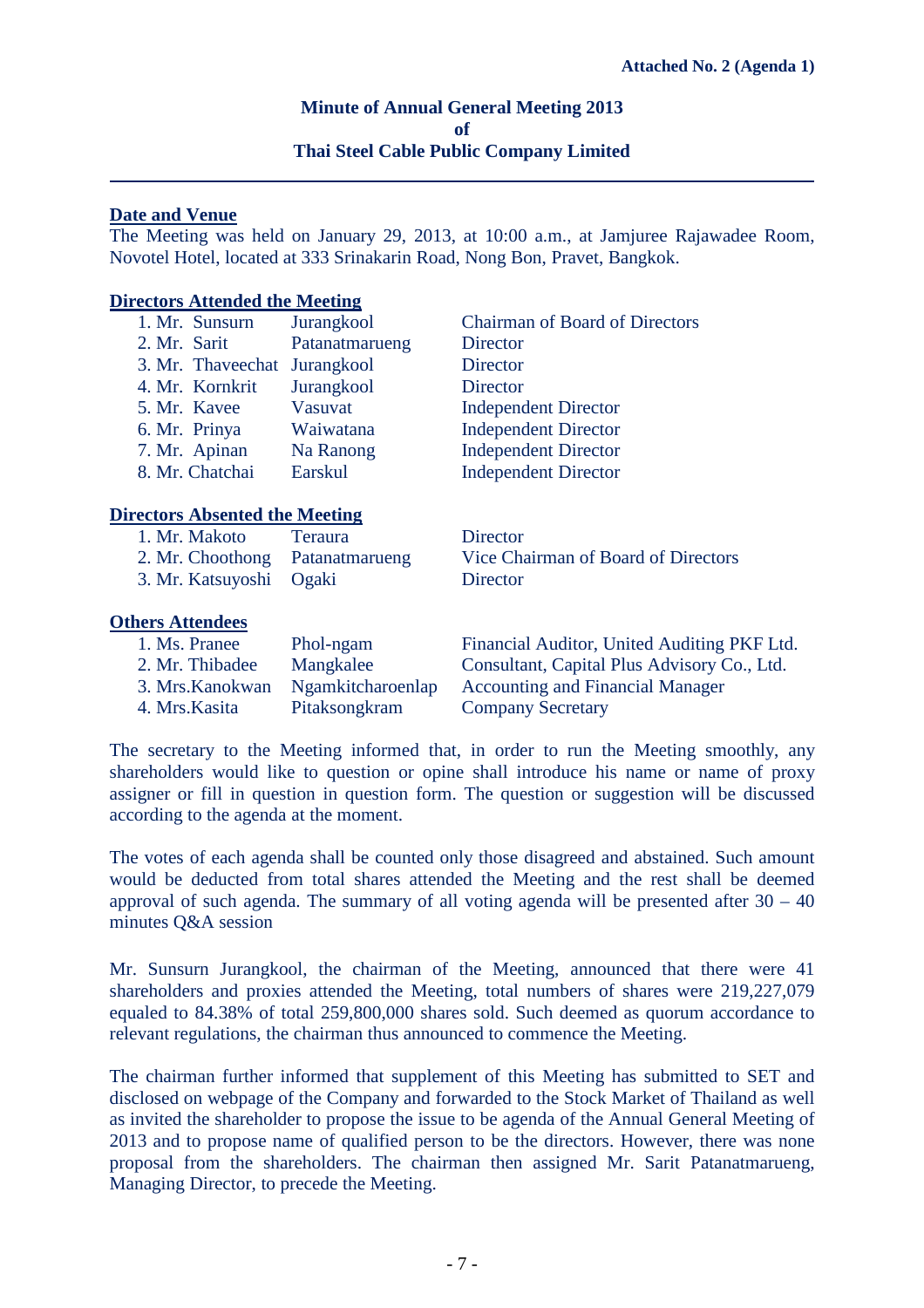Mr. Sarit Patanatmarueng, Director and Managing Director, informed the Meeting that as the Board of Directors' meeting of Thai Steel Cable Public Company Limited ("TSC") resolved the agendas of Annual General Meeting of Shareholders of 2013 on January 29, 2013 and TSC had sent the invitation of the meeting to shareholders, yet there were some incomplete details regarding to the issuance and offering of 4,000,000 units of warrants to Directors and Employees under ESOP-W1, the Board of Directors would like more time to consider.

The Board of Directors' Meeting No. 1/2013 held on January 29, 2013 approved to revoke the agenda of the Annual General Meeting of Shareholders of 2013 dated January 29, 2013 related to the issuance and offering of warrants to Directors and Employees (ESOP-W1) as following:

- (8) To approve the issuance and offering of 4,000,000 units of warrants under ESOP-W1 at no value
- (9) To approve the decrease of 8.7 MB of registered capital, as current capital at 268.5 MB to 259.8 MB
- (10) To approve the change of MoA Item 4 to accord with the decrease of registered capital
- (11) To approve the increase 4.0 MB of registered capital, from 259.8 MB to 263.8 MB
- (12) To approve the change of MoA Item 4 to accord with the increase of registered capital
- (13) To approve the allotment of new shares from warrants exercise under ESOP-W1

Accordingly, the agenda of the Annual General Meeting of Shareholders of 2013 dated January 29, 2013 shall be upon the following agenda:

- (1) To approve the minute of 2012 Annual General Meeting
- (2) To acknowledge performance of 2012
- (3) To approve Balance Sheet and Profit and Loss Statement for year ended September 30, 2012
- (4) To approve the legal reserve and dividend payment for year 2012
- (5) To approve the replacement of Directors to vacate
- (6) To approve the remuneration of Directors and Sub-committee for year 2013
- (7) To approve auditor appointment and audit fee of 2013
- (8) To approve the amendment of MoA Item.3 by adding objective
- (9) Others (if any)

The information for the remaining agendas of meeting was presented on the invitation sent to shareholders.

Then, Mr. Sarit Patanatmarueng, Director and Managing Director, presented detailed information in accordance with the meeting agenda for shareholder's acknowledgement.

# **Agenda I: To Approve Minute of Annual General Meeting of 2012 held on April 27, 2012**

Mr. Sarit Patanatmarueng, Director and Managing Director, informed that the minute contained 9 agenda and summary of Meeting's consideration had been earlier sent to the shareholders as well as invitation to the Meeting. Mr. Sarit Patanatmarueng then asked the Meeting to approve.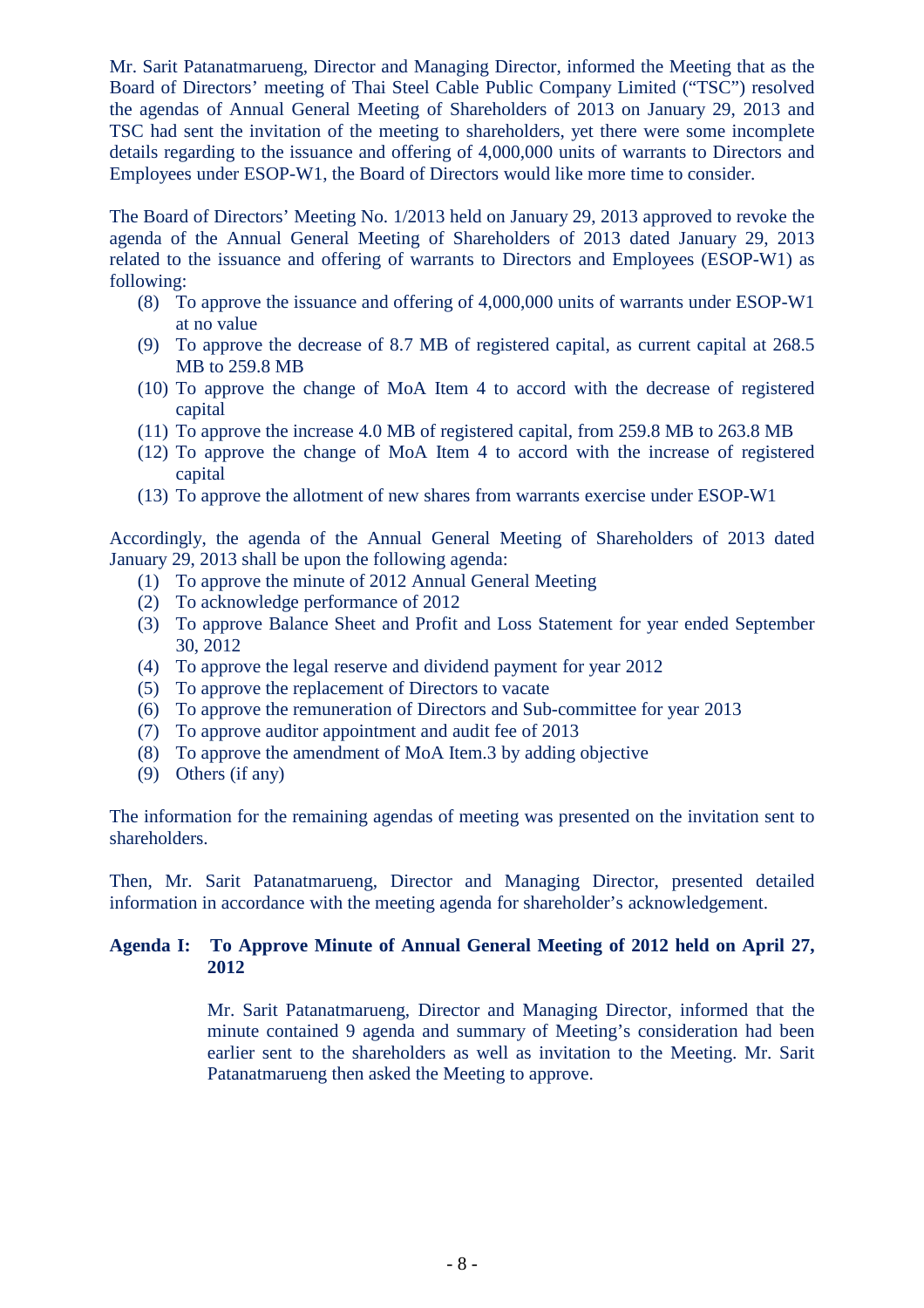**Resolution:** The Meeting resolved to approve the Minute of Annual General Meeting of 2012 held on April 27, 2012, whereby the Meeting approved with a majority of votes cast as detailed below:

| Voted for                                                                       | 221,552,379  | votes or         | 99.99995% |  |
|---------------------------------------------------------------------------------|--------------|------------------|-----------|--|
| Voted against                                                                   | 100          | votes or         | 0.00005%  |  |
| Abstained                                                                       | $\mathbf{U}$ | votes or         | $0\%$     |  |
| Total                                                                           | 221,552,479  | votes or $100\%$ |           |  |
| In this agenda item, a total of 44 shareholders and proxies were in attendance. |              |                  |           |  |

## **Agenda II: To Acknowledge the Performance of 2012**

Mr. Sarit Patanatmarueng, Director and Managing Director, reported the performance in 2012 as detail indicated in Annual Report submitted to shareholders as well as invitation to Meeting. The summary of performance was as followed:

**Automobile industry:** the automobile manufacturing output of 2012 compared to 2011 was 2,385,059 units, increased 64% versus to same period of previous year that was 1,457,795 and the manufacturing output of CBU motorcycles was 2,517,811 units, increased 23% versus to same period of previous year that was 2,043,039. (Source: The Federation of Thai Industries as of  $24<sup>th</sup>$  December, 2012. Total production in December was estimated.)

Due to the changeover of the Company's accounting period from January – December to October – September, the operating performance in 2012 constitutes operating results over 9-month period from January – September 2012.

The Company generated revenue from sales at 2,355 million baht, increased 102 million baht or 5% YoY. In 2012, total revenue was 2,381 million baht, up 85 million baht or 4% YoY, and total expenses amounted to 2,217 million baht, up 136 million baht or 7% YoY. Therefore, in 2012 the Company generated net profit of 154 million baht, achieving a net profit margin of 6%, down 3% from 2011 which generated 200 million baht in net profit with a net profit margin of 9%.

When compared between 9-month operating results in 2012 and that of 2011, it is noted that the Company's sales revenue rose 403 million baht or by 21%, which is consistent with the growth trend of the automobile industry in Thailand.

After consideration, the meeting unanimously acknowledged the performance in 2012.

## **Agenda III: To Approve Financial Statements for Year Ended September 30, 2012**

Mr. Sarit Patanatmarueng, Director and Managing Director, informed the Meeting that the Financial Statement being presented in the Meeting was ended at September 30, 2012 and had been approved by the Audit Committee and certified by the accounting auditor. Detail of statement appeared in 2012 Annual Report which had been sent to the shareholders along with the invitation to this Meeting. The summary of statement was as followed: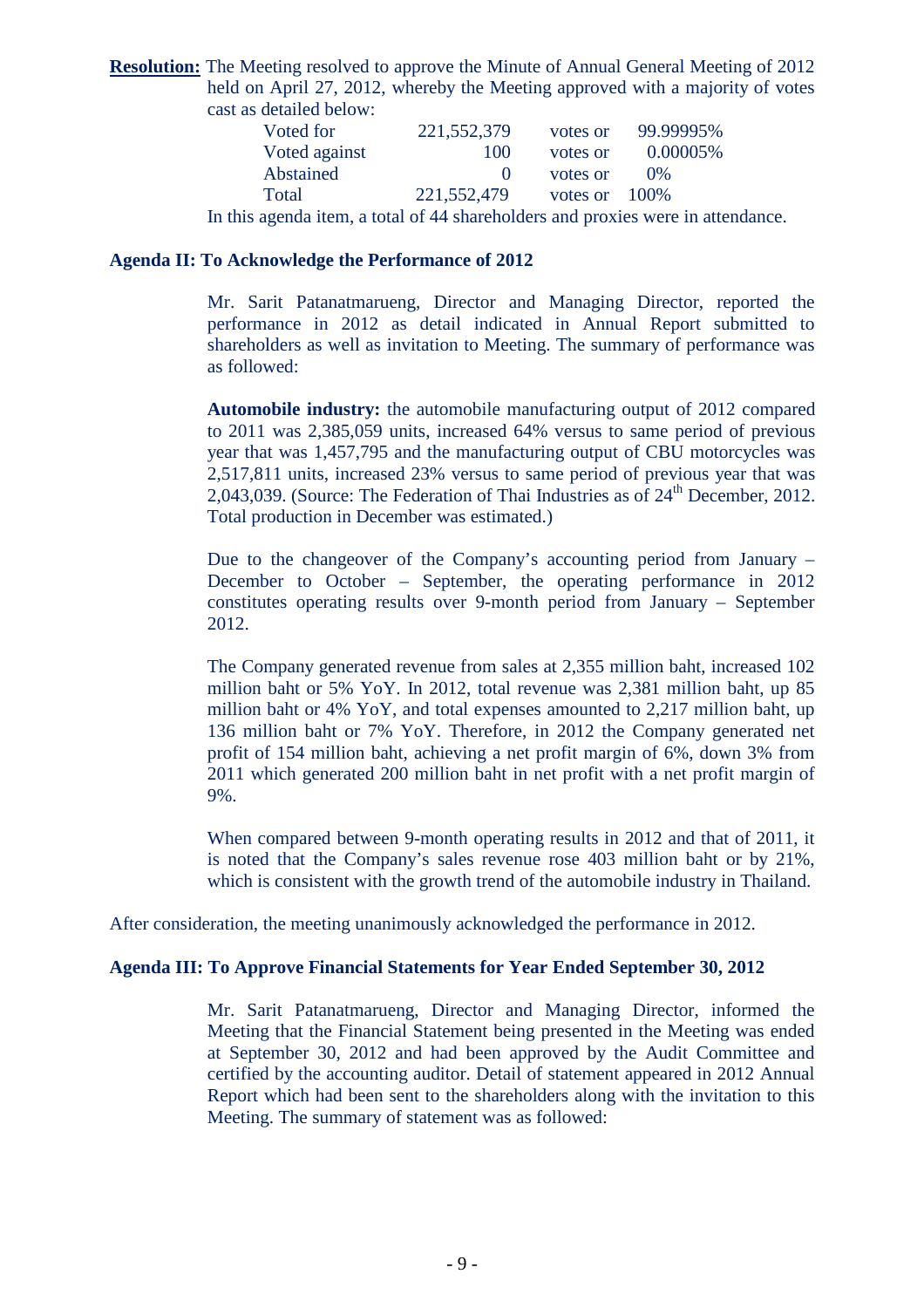In 2012, the Company's total assets amounted to 2,427 million baht, up 471 million baht or 24% YoY. Primarily, higher accounts receivable increased in tandem with sales revenue. Total liabilities amounted to 868 million baht, up 447 million baht or 106% YoY. Primarily, higher accounts payable increased in tandem with sales revenue. In other words, when the order increased, more raw materials or products used in production must be ordered and purchased. Another factor is long-term loan obtained to fund construction of a new production plant.

As a result, shareholders' equity of 1,559 million baht decreased by 24 million baht or down 2% YoY. The profit and loss statement shows that the Company generated 2,381, 2,217 and 164 million baht in total revenue, total expenses and profit before finance cost and corporate tax respectively. Therefore, the Company generated net profit of 154 million baht in terms of operating performance during 9-month period during January – September 2012 due to the changeover of accounting period.

**Resolution:** The Meeting resolved to approve the statements of financial position and the profit and loss statement for the period ending 30 September 2012, whereby the Meeting approved with a majority of votes cast as detailed below:

| .<br>Voted for | 221,568,279 |                  | votes or 99.99995% |
|----------------|-------------|------------------|--------------------|
| Voted against  | 100         | votes or         | 0.00005%           |
| Abstained      | $\cup$      | votes or         | $0\%$              |
| Total          | 221,568,379 | votes or $100\%$ |                    |
|                |             |                  |                    |

In this agenda item, a total of 49 shareholders and proxies were in attendance.

# **Agenda IV: To Approve the Legal Reserve and Dividend Payment of 2012**

Mr. Sarit Patanatmarueng, Director and Managing Director, explained that according to the approval of Balance Sheet and Income Statement of the Company for year ended September 30, 2012, the Company gained net profit in 2012 at 154,171,295.22 Baht. The Board of Directors deemed appropriate to allocate such net profit as followed:

- 1. Allocation of legal reserve: The legal reserve of the Company had reached 10% of its registered capital, so there was no necessary to allocate the additional.
- 2. Allocation of dividend in the amount of 0.50 Baht per share, totaling 129,900,000 Baht or 84% of the net profit of 2012 that will be paid under the business which receives investment promotion incentive, the withholding tax will be waived.

In this regard, the Board of Director prepared record of shareholders that eligible to attend the meeting on December 11, 2012 and collect name list according to Article 225 by closing share transfer on December 12, 2012 and receive dividend payment on February 7, 2013 and collect name list according to Article 225 by closing share transfer on February 8, 2013. The dividend will be paid within February 22, 2013.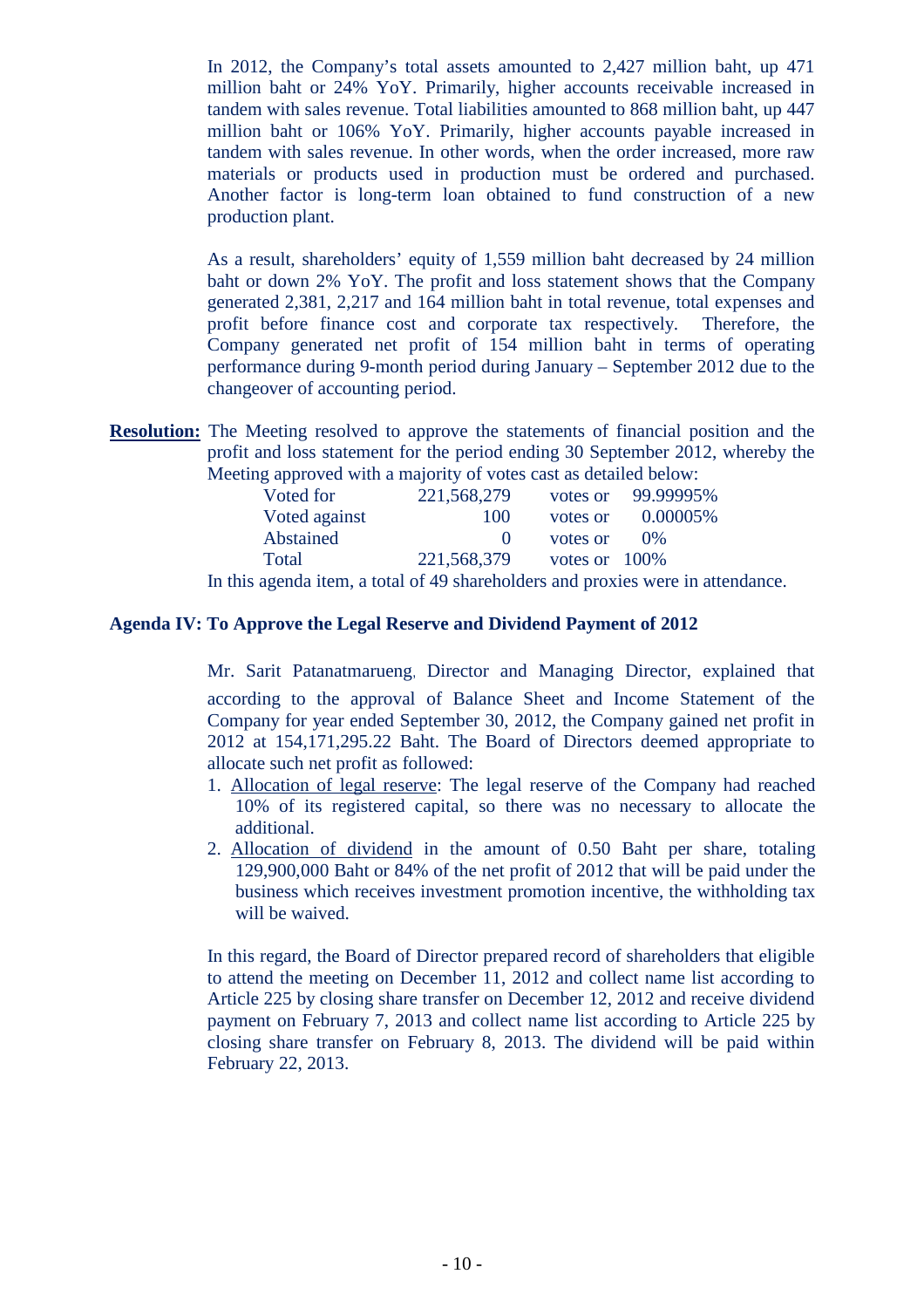**Resolution:** The Meeting resolved to approve not to allocate the additional legal reserve and to pay the dividend of 2012 at 0.50 Baht per share as detail above, whereby the Meeting approved with a majority of votes cast as detailed below:

| Voted for                                                                       | 221,568,279 | votes or         | 99.99995% |
|---------------------------------------------------------------------------------|-------------|------------------|-----------|
| Voted against                                                                   | 100         | votes or         | 0.00005%  |
| Abstained                                                                       |             | votes or         | $0\%$     |
| Total                                                                           | 221,568,379 | votes or $100\%$ |           |
| In this agenda item, a total of 49 shareholders and proxies were in attendance. |             |                  |           |

## **Agenda V: To Approve the Re-election of the Directors Vacated**

Mr. Sarit Patanatmarueng, Director and Managing Director, informed that the reelection of directors being vacated shall be in compliance to the Public Company Act and affidavit of the Company that 1/3 of directors shall vacate their office in every annual meeting of ordinary shareholders' meeting. As the longest-serving directors shall be vacated, there were 3 directors being vacated in this Meeting as followed:

| 1. Mr. Thaveechat Jurangkool |            | Director, Chairman of the Nomination |
|------------------------------|------------|--------------------------------------|
|                              |            | Committee                            |
| 2. Mr. Kornkrit              | Jurangkool | Director, Nomination Committee       |
| 3. Mr. Apinan                | Na Ranong  | Independent Director,                |
|                              |            | Audit Committee Member,              |
|                              |            | <b>Remuneration Committee</b>        |

Personal detail and work experiences of each director had been sent to the shareholders along with the invitation to Meeting. Since the directors being vacate this event were capable and performed significant role in the management of the Company, the Board of Director deemed appropriate that the Meeting shall re-elect Mr. Thaveechat Jurangkool, Mr. Kornkrit Jurangkool, and Mr. Apinan Na Ranong to resume their office. In order to comply with the principles of goods corporate governance, Mr. Sarit Patanatmarueng proposed the Meeting to consider the election of directors in place of directors vacated office one person at a time as followed:

| 1. Mr. Thaveechat Jurangkool | Director, Chairman of the Nomination |
|------------------------------|--------------------------------------|
|                              | Committee                            |

**Resolution:** The Meeting resolved to approve to re-elect Mr. Thaveechat Jurangkool to resume his office, whereby the Meeting approved with a majority of votes cast as detailed below:

| 219,462,879 | votes or | 99.04973% |
|-------------|----------|-----------|
| 100         | votes or | 0.00004%  |
| 2,105,400   | votes or | 0.95023%  |
| 221,568,379 | votes or | 100\%     |
|             |          |           |

In this agenda item, a total of 49 shareholders and proxies were in attendance.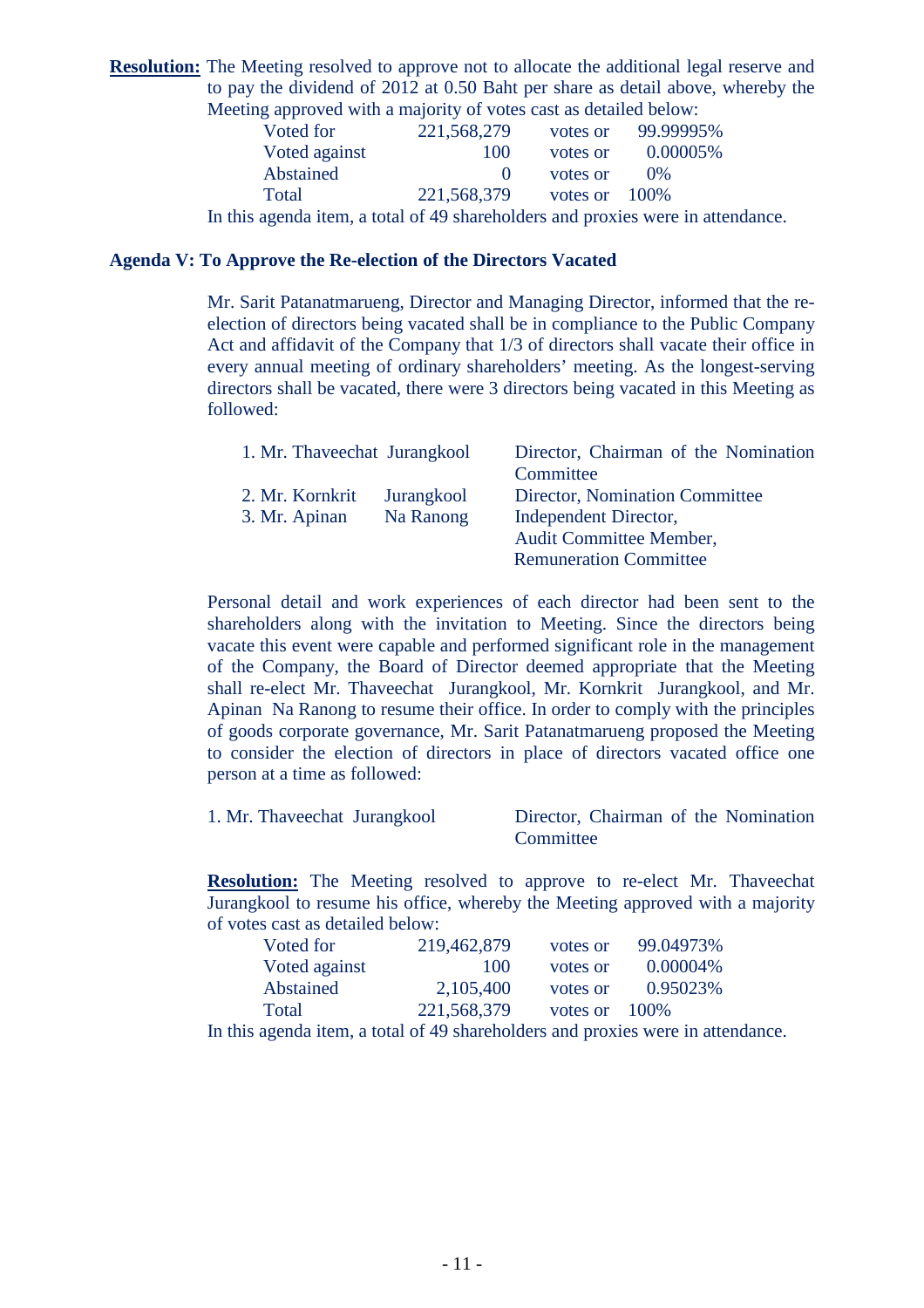**Resolution:** The Meeting resolved to approve to re-elect Mr. Kornkrit Jurangkool to resume his office, whereby the Meeting approved with a majority of votes cast as detailed below:

| Voted for     | 219,462,879 | votes or | 99.04973% |
|---------------|-------------|----------|-----------|
| Voted against | 100         | votes or | 0.00004\% |
| Abstained     | 2,105,400   | votes or | 0.95023%  |
| Total         | 221,568,379 | votes or | 100\%     |

In this agenda item, a total of 49 shareholders and proxies were in attendance.

| 3. Mr. Apinan<br>Na Ranong | Independent Director,         |  |
|----------------------------|-------------------------------|--|
|                            | Audit Committee Member,       |  |
|                            | <b>Remuneration Committee</b> |  |
|                            |                               |  |

**Resolution:** The Meeting resolved to approve to re-elect Mr. Apinan Na Ranong to resume his office, whereby the Meeting approved with a majority of votes cast as detailed below:

| Voted for        | 221,568,279 | votes or         | 99.99995% |
|------------------|-------------|------------------|-----------|
| Voted against    | 100         | votes or         | 0.00005%  |
| <b>Abstained</b> |             | votes or         | $0\%$     |
| Total            | 221,568,379 | votes or $100\%$ |           |

In this agenda item, a total of 49 shareholders and proxies were in attendance.

# **Agenda VI: To Consider Compensation of Board of Directors and Sub-committee in 2013**

Mr. Sarit Patanatmarueng, Director and Managing Director, informed that the compensation payment required approval of shareholder's Meeting at more than 2/3 of total attending votes. The Board of Directors and the Remuneration Committee deemed appropriate to propose to the shareholders' Meeting the compensation in 2013 for directors and sub-committee as followed:

| <b>Compensation of Board of Directors and sub-committee</b>               |             |  |  |
|---------------------------------------------------------------------------|-------------|--|--|
| At not more than 5 million Baht                                           |             |  |  |
| 1. Meeting allowance (per attendance)                                     |             |  |  |
| • Chairman of the Board of Director                                       | 35,000 Baht |  |  |
| • Directors and sub-committee                                             | 25,000 Baht |  |  |
| 2. Performance bonus to member of Board of Directors at 1.50% of dividend |             |  |  |
| paid from 2012 performance.                                               |             |  |  |

The sub-committee comprised of Audit Committee, Remuneration Committee, and Nomination Committee.

**Resolution:** After consideration, the Meeting unanimously resolved to designate compensation of directors and sub-committee in 2013 as detail stated above, whereby the Meeting approved with a majority of votes cast as detailed below:

| Voted for     | 221,571,279 | votes or         | 99.99995% |
|---------------|-------------|------------------|-----------|
| Voted against | 100         | votes or         | 0.00005\% |
| Abstained     |             | votes or         | (1)%      |
| Total         | 221,571,379 | votes or $100\%$ |           |

In this agenda item, a total of 50 shareholders and proxies were in attendance.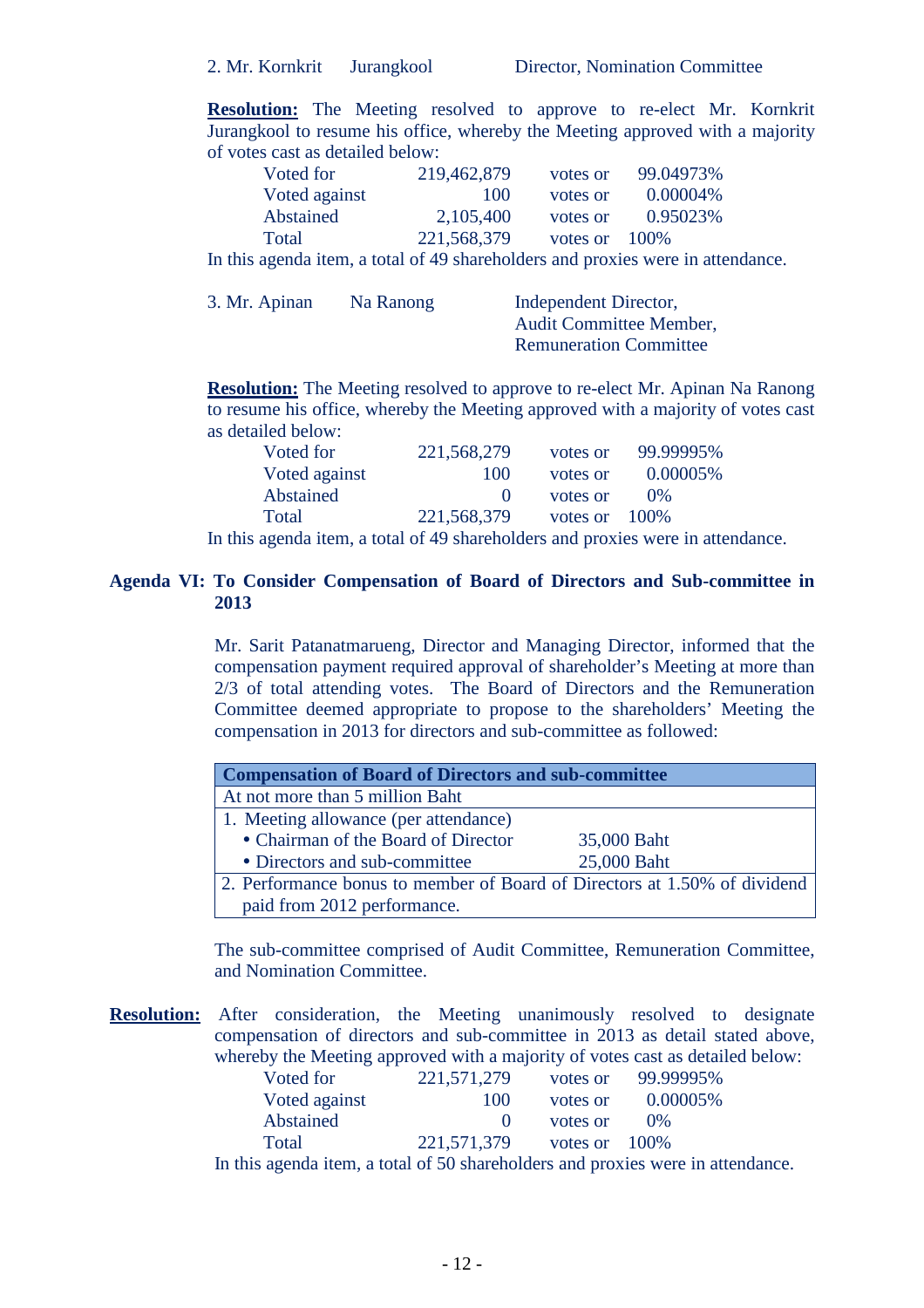## **Agenda VII: To Appoint the Financial Auditor and Assign the Remuneration of 2013**

Mr. Sarit Patanatmarueng, Director and Managing Director, informed the Meeting that the Audit Committee and Board of Directors had considered to propose the shareholder's Meeting to appoint either Mrs. Janyaporn Techamontrikul - registered auditor no. 6720 or Ms. Pranee Pol-ngam registered auditor no. 4987 of United Auditing PKF Limited to perform as the financial auditor of the Company for year 2013 and specify the remuneration at 530,000 Baht and auditing the BOI account upon fee at 50,000 Baht.

**Resolution:** The Meeting unanimously resolved to appoint the financial auditor and specify the remuneration for year 2013 as detail above, whereby the Meeting approved with a majority of votes cast as detailed below:

| Voted for                                                                       | 221,571,279 | votes or         | 99.99995% |  |  |
|---------------------------------------------------------------------------------|-------------|------------------|-----------|--|--|
| Voted against                                                                   | 100         | votes or         | 0.00005%  |  |  |
| Abstained                                                                       |             | votes or         | $0\%$     |  |  |
| Total                                                                           | 221,571,379 | votes or $100\%$ |           |  |  |
| In this agenda item, a total of 50 shareholders and proxies were in attendance. |             |                  |           |  |  |

# **Agenda VIII: To approve the amendment to Article 3 of the Memorandum of Association, requiring additional objectives**

Mr. Sarit Patanatmarueng, Director and Managing Director, informed the Meeting that the Board of Director resolved to propose the amendment of the Memorandum of Association with respect to three additional objectives to the shareholders' meeting for approval in order to achieve employee retention and continuous capacity building.

Due to ongoing growth and expansion of the automobile industry in Thailand, many organizations have been facing shortages of capable personnel with specialized skills. Thus, supplementation of three company objectives to extend scopes of information technology, quality management, and safety, health and environment functions is regarded as a mean to achieve employee retention and continual capacity building of our personnel. The Company would like to add three more objectives, whereby the number of objectives will be increased to 32 from the original list of 29 objectives.

A shareholder inquired about the fact that originally the Company is a manufacturer but will run a new consulting business. He would like to know what business plan has been formulated, how much return the Company will get, and what operational risks will be in this business.

Regarding a business plan of the consulting business, Mr. Sarit Patanatmarueng, Director and Managing Director, explained that the Company does not expect much profit compared to increased experience and capabilities of our personnel to be gained from running this business.

Amid rapidly changing business environment, shortage of personnel experienced in the fields of information technology, quality management and occupational safety, health and environment in several organizations stems from the fact that personnel have to work the same ways and are stuck with the same routines for a long time. As works become monotonous, eventually they will decide to leave. Opportunities to work outside will equip personnel with broader perspectives and diverse experiences and also reduce work monotony. As a result, the Company's turnover rate will be reduced.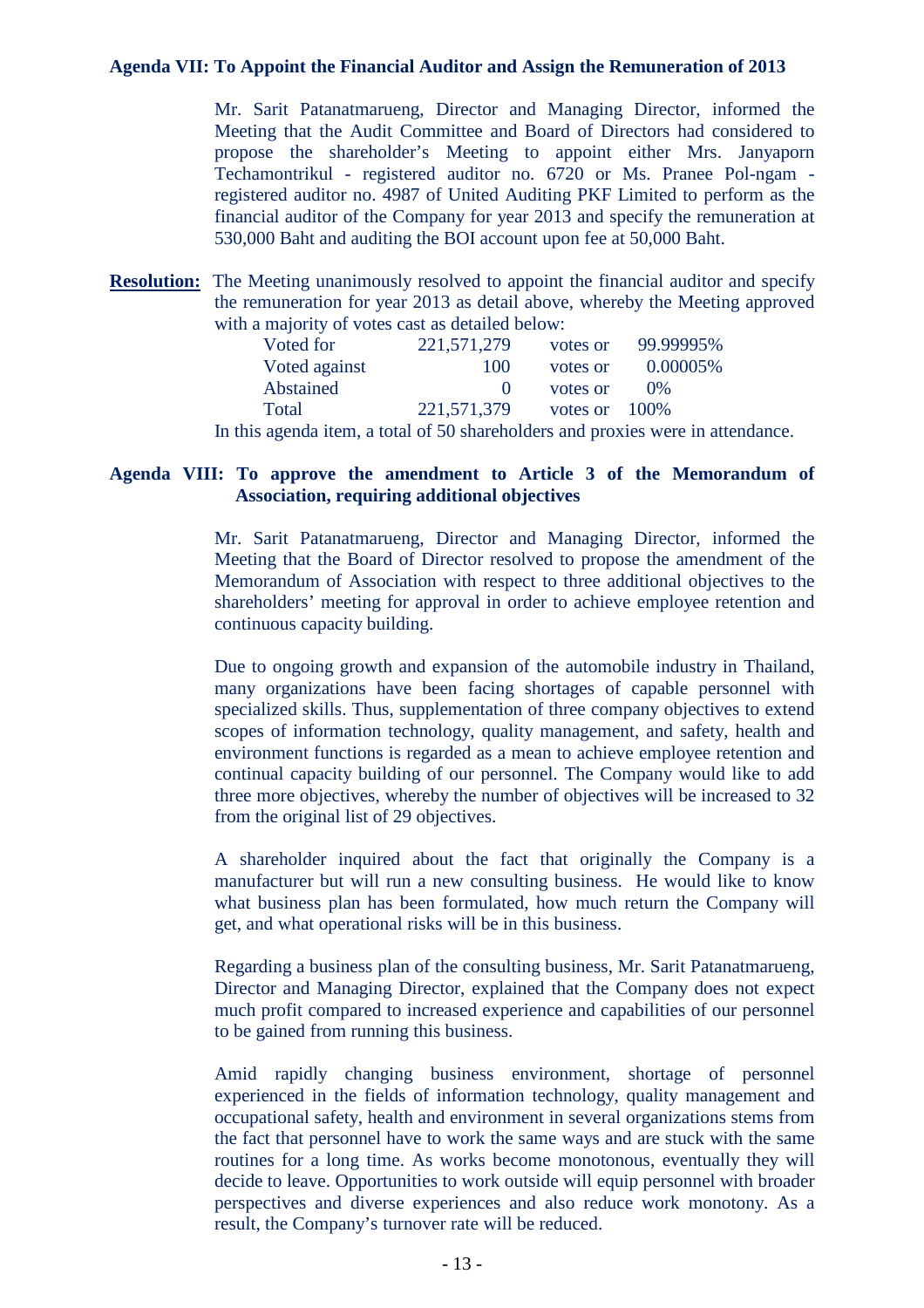The return that the Company expects to receive from consulting business will not constitute a main source of revenue. We will focus more on indirect return or benefits, that is, increased experience and competence of personnel. Once personnel gained more experience, they would be able to improve their skills and works at the Company. Most importantly, the Company would be able to retain talented personnel.

Moreover, the Company does not discern operational risks in the consulting business since we will receive more benefits.

**Resolution:** The Meeting resolved to the amendment to Article 3 of the Memorandum of Association, requiring additional objectives as detail above, whereby the Meeting approved with a majority of votes cast as detailed below:

| Voted for     | 219,465,879 | votes or | 99.04974% |
|---------------|-------------|----------|-----------|
| Voted against | 100         | votes or | 0.00004%  |
| Abstained     | 2,105,400   | votes or | 0.95022%  |
| Total         | 221,571,379 | votes or | 100\%     |
|               |             |          |           |

In this agenda item, a total of 50 shareholders and proxies were in attendance.

#### **Agenda IX: Others (if any)**

There was no other agenda so the Director proposed that the shareholders may opine, question, or advice as the following summary:

1. A shareholder asked, "How will the Company grow in 2013 since there will be no more first car policy?"

Mr. Sarit Patanatmarueng, Director and Managing Director, explained that under normal circumstances, annual automobile production volume would be around two million units. This policy which was put into effect in 2012 helped increase production volume by only around 100,000 units and was a contributory factor in only one year. However, the automobile industry's growth must be scrutinized over a long term. This year Thailand ranks the  $10<sup>th</sup>$  largest automobile manufacturing country and the  $6<sup>th</sup>$  largest automobile exporting country in the world. It could quickly leapfrog into the top ten because many automobile makers chose Thailand as their production and export bases according to a long-term plan of each maker.

Therefore, the government's first car policy boosted automobile sale only a little bit. According to a projection, it is likely that Thailand will produce as many as three million units. If this projection was achieved, the Company could definitely grow in tandem with the industry.

2. A shareholder asked, "How does the government's minimum wage policy, especially a minimum salary of 15,000 baht for bachelor degree graduates, impact the Company's cost?"

Mr. Sarit Patanatmarueng, Director and Managing Director, explained that when recruiting personnel, the Company will make selection based on competency and potential development only, and it pays wages which match actual market rates of each position. For example, engineer position already receives more than 15,000 baht. However, the Company could still manage and control this cost portion as well as other operational expenses on ongoing basis in order to minimize cost impacts.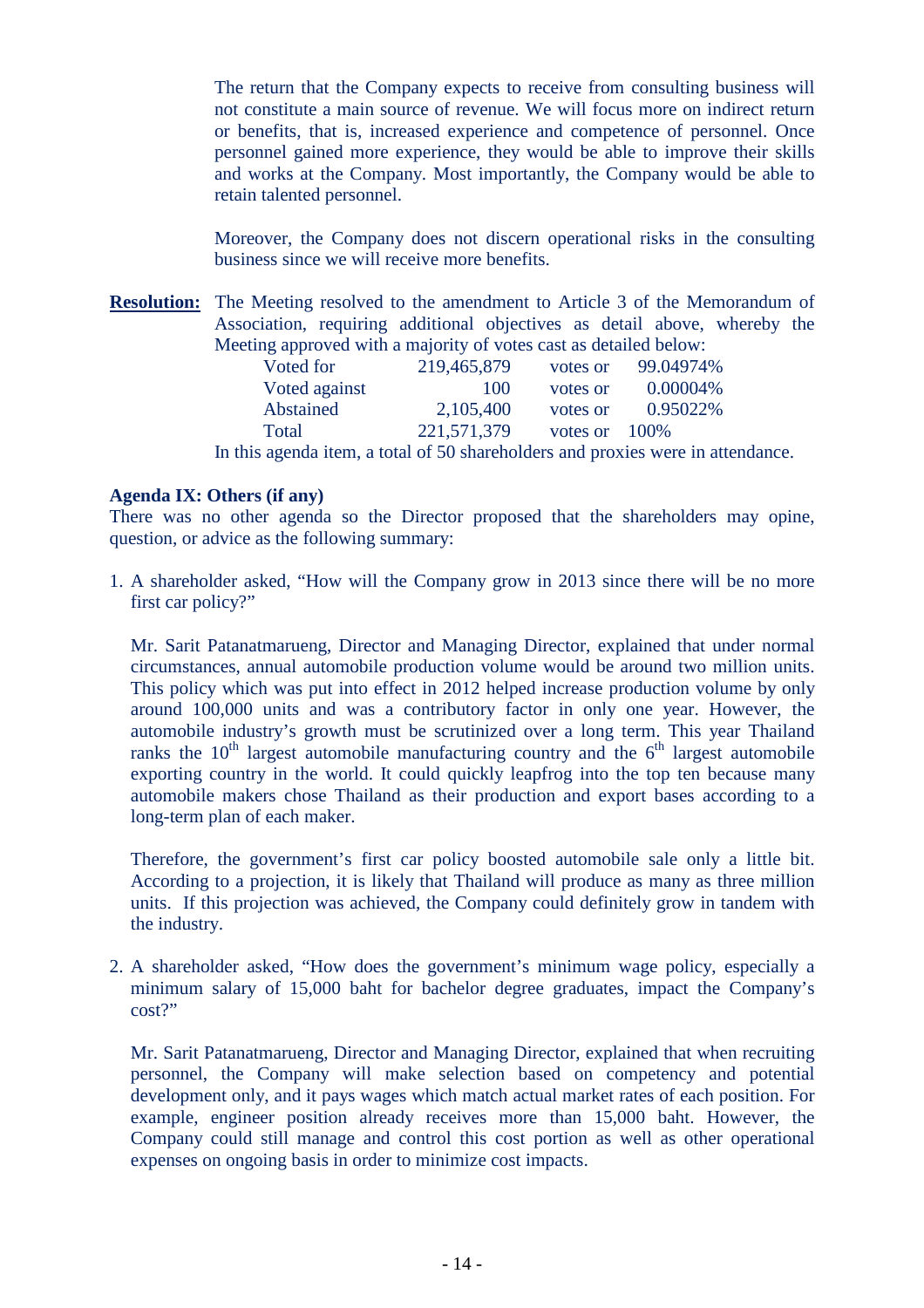3. A shareholder asked, "In 2012, accounts payable rose to 249 million baht, which is very high. How will the Company manage to lower accounts payable in 2013?"

Mrs. Kanokwan Ngamkitcharoenlap, Accounting and Financial Manager, explained that accounts payable increased in tandem with higher sales value.

Mr. Sarit Patanatmarueng, Director and Managing Director, added that as we all know Thailand was hit with a major flood in late 2011, resulting in dwindling Q4/2011 sales. However, Q3/2012 was a different story. In that period, consumer demand was very high. Therefore, accounts payable compared between Q4/2011 and Q3/2012 does not reflect the real picture.

4. A shareholder suggested that the Company should focus on two important aspects, i.e. research and development, by actively reducing raw material cost. If the Company could do so, production cost would be reduced substantially. On the other hand, production capacity should be utilized optimally, particularly automobile window regulator because only 20% of its capacity is currently utilized and its market share is only 20%. If the Company could manage to increase capacity utilization, the fixed cost would be reduced. However, if the Company has already implemented something that dealt with both aspects, could you explain about this?

Mr. Sarit Patanatmarueng, Director and Managing Director, explained that the Company has been carrying out research and development, as mentioned by the shareholder, on ongoing basis for several years, and overall results have reflected in operating results every year. However, the Company did not explain all the details because there are many raw materials involving in research and development programs, and we think this is a basic management task. In addition, it is also our customer policy that every parts manufacturer must bring raw material cost down to a target level. Consequently, the Company could satisfy customer requirements very well. Research and development, which is responsible by engineering and laboratory departments, is still undergoing ongoing programs that have been running for several years.

 Concerning optimal capacity utilization, particularly automobile window regulator, the fact is even though products carry the same brand name and have the same customers, they must use different production lines because each product model's features vary greatly, in some cases, due to cost reduction. As a result, existing production lines could no longer be used, and production could not be cancelled because certain vehicle models are still using these parts. Consequently, the Company needed to build a new production line. Currently, there are five production lines. Each production line is running at 20% capacity particularly due to design requirements. The issue does not relate to management or marketing whatsoever.

 However, Managing Director will discuss with concerned departments to seek ways to improve the operation.

5. A shareholder asked, "Is the dividend of 0.50 baht per share paid for ten months?"

Mrs. Kasita Pitaksongkram, the Company Secretary, explained that the dividend of 0.50 baht per share is paid for 9-month operating results in 2012 (January – September 2012).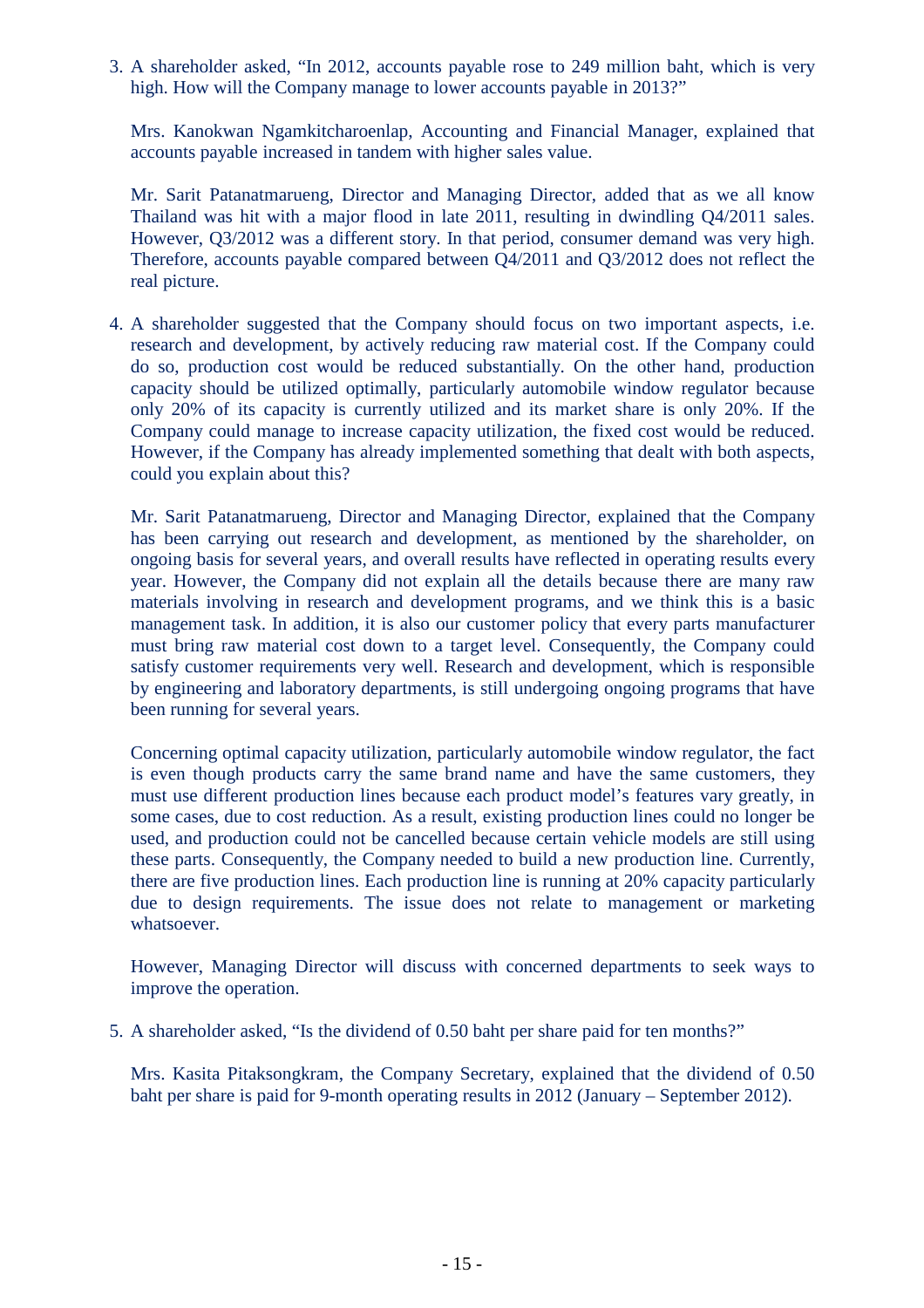6. A shareholder asked, "Regarding director resigning at the end of his term, how many consecutive terms could he be re-elected or could he re-assume the position when he was re-elected?"

Mrs. Kasita Pitaksongkram, the Company Secretary, explained that a director resigning at the end of his term can be re-elected and re-assume the position consecutively without any restriction on the number of times, provided that the board concurs to propose the nomination for approval by shareholders and shareholders approves his re-nomination.

7. A shareholder asked, "What opportunities for motorcycles and automobiles do we have in Indonesia and India?"

Mr. Sarit Patanatmarueng, Director and Managing Director, explained that Indonesia has a population of around 300 million, and total production volume of motorcycles and automobile is approximately 8 and 1.2 million units respectively. It is envisioned that Indonesia is another country that has a great growth potential in the automotive industry because motorcycle and automobile usage rates per capita are still low. As a result, automobile makers have continued to expand their markets there like in Thailand.

In case of India, it has a huge population. There are also many automobile makers there. However, there is a condition requiring that automobile maker desiring to invest in India must be a joint venture company. Moreover, production is geared more towards domestic market, not exports.

An indication that clearly assures the industry will grow is "Is basic economy growing?" In addition, people must be educated and have income. When comparing Thailand with both countries, it is noted that Thai population is less but better educated and higher income per capita. As a result, Thai economy is growing at a faster pace. In addition, Thailand has an advantage, that is, ASEAN export hub. Therefore, it represents a good vehicle export base. Quality of products from Thailand gains greater acceptance, so every automobile maker still has more confidence with investment in construction of its production base in Thailand, compared to Indonesia and India.

8. A shareholder asked, "Why did gross margin decline in 2012?" and "What is a suitable level under normal circumstances?"

Mr. Sarit Patanatmarueng, Director and Managing Director, explained that the gross margin declined in 2012 because during the first three months the Company's major customers suffered from the after-effects of the major flood in Thailand in 2011 and could not resume their production. Moreover, the Company did not have a policy to lay off employees or reduce wages. So, administrative and operational expenses still remained at the same level while sales revenue plummeted.

However, the management will try to improve gross margin ratio on continual basis.

9. A shareholder asked, "Does Japanese Yen have any effect on the Company's cost?"

Mr. Sarit Patanatmarueng, Director Managing Director, explained that currently the ratio of the Company's imports which are paid in Japanese Yen is around 15-20%, down from 30% in the past. The decline stemmed from cooperation between the Company and many manufacturers which have capabilities to jointly improve and develop parts on ongoing basis. Consequently, the Company has imported more parts from other countries, beside Japan. Therefore, an impact from Japanese Yen has reduced. Meanwhile, Thai Baht also appreciates.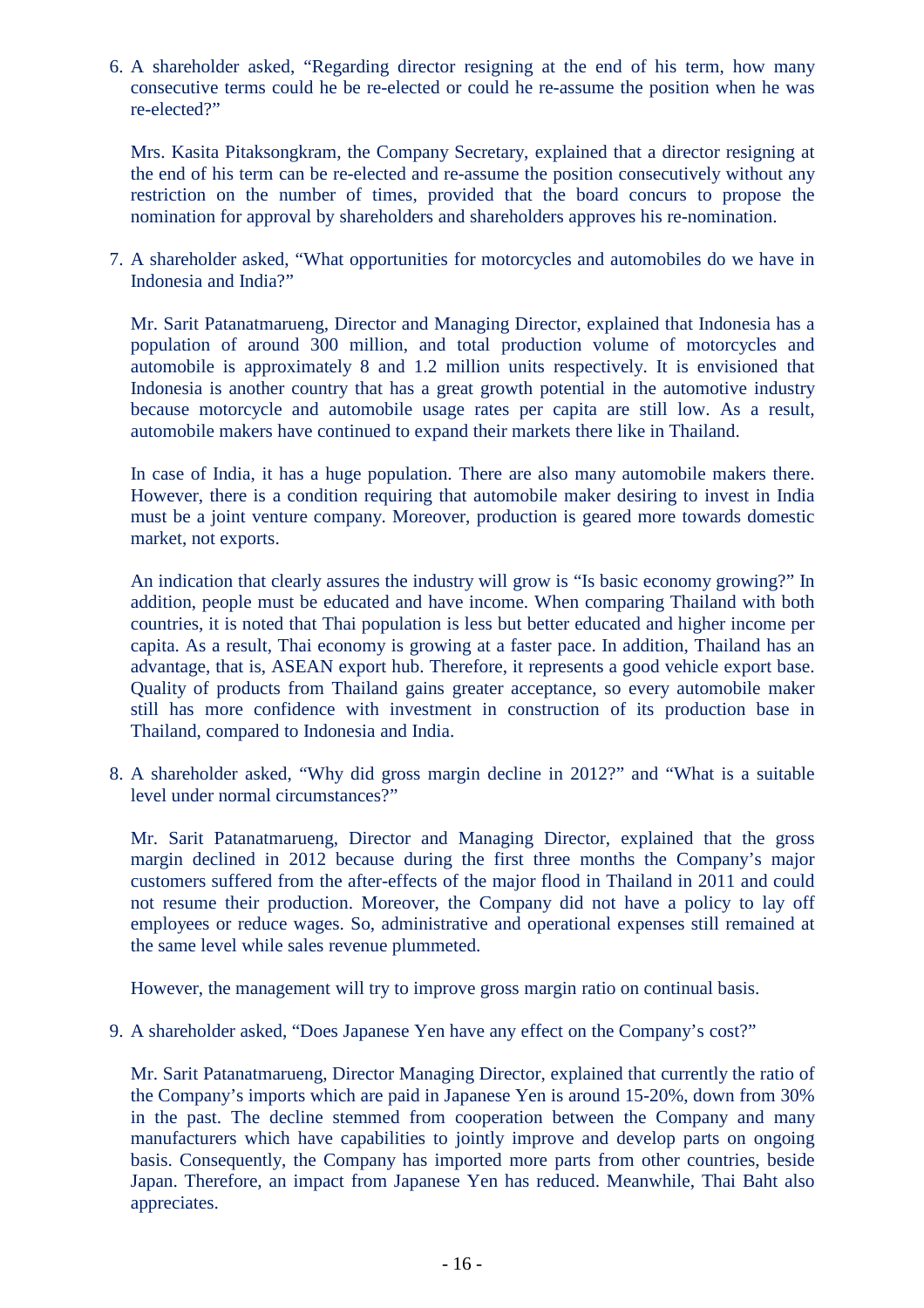10. A shareholder asked, "How are Chinese and American competitors doing?"

Mr. Sarit Patanatmarueng, Director and Managing Director, explained that presently global automobile makers impose global sourcing policies when they have their network operations throughout the world. So, opportunities for procurement of raw materials or products from manufacturers are no longer limited to a single source. The Company does not identify which company is a competitor but focuses on its cost reduction and innovation potential which can better respond to customer requirements. These companies are not limited to only China or U.S. They are also situated in other countries which have production capabilities and attract customers' attention, and customers would consider whether they could produce according to specifications and how much the cost would be.

Automobile control cables are parts which are not produced easily and require high technology and production expertise. Some manufacturers may be able to produce but quality may not be up to OEM standard (Original Equipment Manufacturer or OEM is engaged to manufacture products for various brands according to customer specifications). At the same time, automobile makers are well aware which manufacturers have good quality and standards and how companies that they compare prices are.

Therefore, the Company still tries to keep cost down on ongoing basis in order to receive more orders from customers.

11. A shareholder asked, "After construction of a new plant, what is the new production capacity?"

Mr. Sarit Patanatmarueng, Director and Managing Director, explained that initially it was expected that the production plant built in 2007 would be able to handle orders for a period of 7-10 years. However, in 2012 production space was almost insufficient because the automobile industry has grown rapidly. So, we need to build a new plant whose utility space is 75% of the current one and which can handle orders for another ten years from 2012.

In 2011, average production output stood at 2.5 million cables per month, but in 2012 the average monthly output stood at 3 million cables. At present, overall capacity utilization rate is 70-80%. When the utilization rate rose to 80%, the Company would consider increasing production capacity or expanding production line based on customer projections.

Therefore, we are confident that the Company's production lines will be able to handle increasing orders in 2013 based on projections of automobile maker at 2.5 million units.

12. A shareholder asked, "What will the Company's growth be three years from now?"

Mr. Sarit Patanatmarueng, Director and Managing Director, explained that according to the Company's vision, we will develop the Company by increasing sales in overseas markets and focusing on research and development as well as product quality in order to achieve world-class standards.

Concerning new products in the automobile control cable group within the next 1-2 years, i.e. rear window (electrical) which are primarily developed to meet consumer needs. In the future, if consumer needs change, the Company is confident that we are ready in terms of production and design which is supported by our trade partner, Hi-Lex Corporation, which is the most experienced automobile control cable manufacturer in Japan.